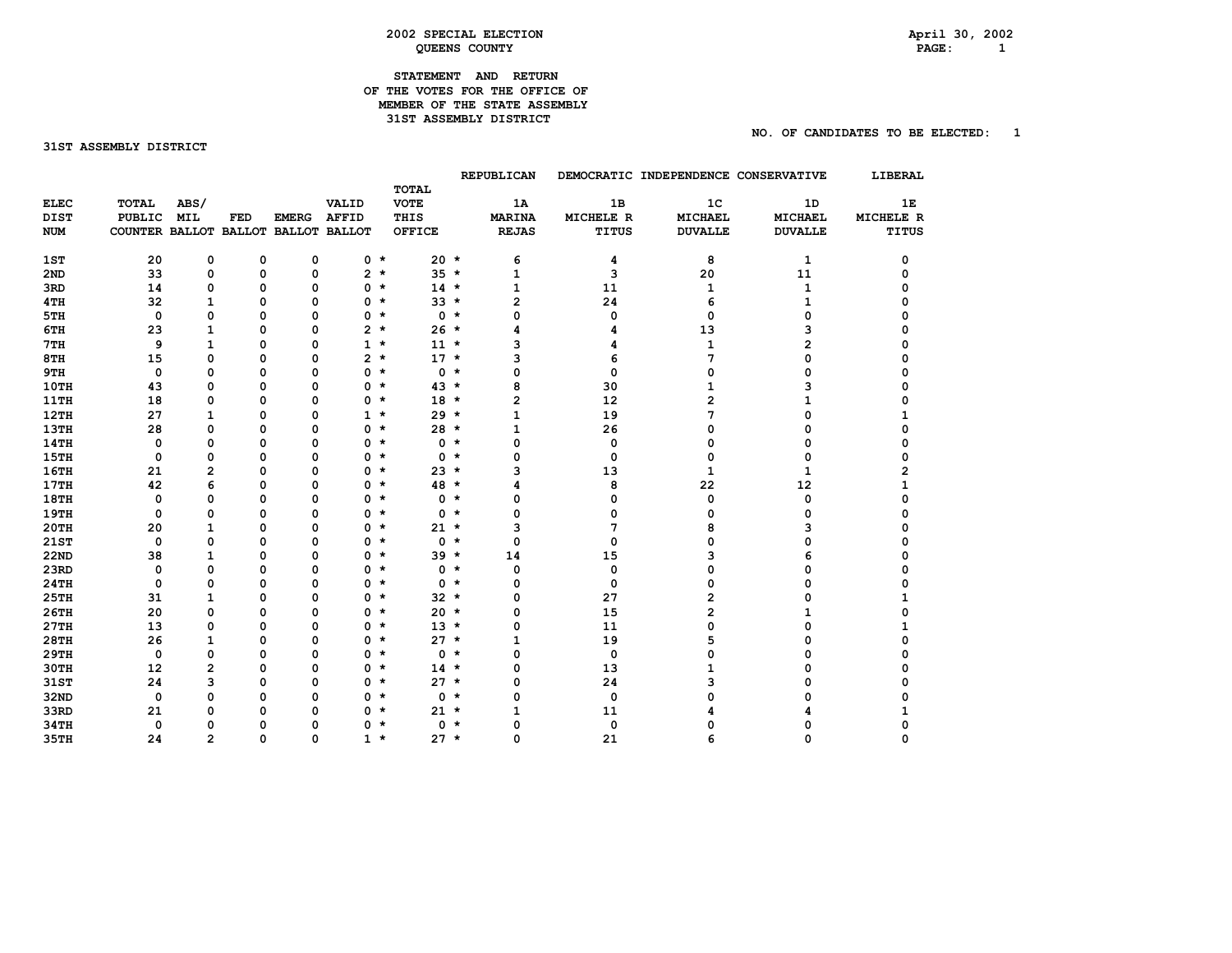## **2002 SPECIAL ELECTION April 30, 2002 QUEENS COUNTY PAGE: 1A**

## **STATEMENT AND RETURN OF THE VOTES FOR THE OFFICE OF MEMBER OF THE STATE ASSEMBLY 31STASSEMBLY DISTRICT**

|             | 31ST ASSEMBLY DISTRICT | <b>WORKING</b>  |             |                         |
|-------------|------------------------|-----------------|-------------|-------------------------|
|             |                        | <b>FAMILIES</b> |             |                         |
| <b>ELEC</b> |                        | 1H              |             | <b>UNRE</b>             |
| <b>DIST</b> |                        | MICHELE R       | <b>SCAT</b> | CORD                    |
| <b>NUM</b>  |                        | TITUS           | <b>VOTE</b> | <b>VOTE</b>             |
| 1ST         |                        | 0               | 0           | 1                       |
| 2ND         |                        | 0               | 0           | 0                       |
| 3RD         |                        | 0               | 0           | 0                       |
| 4TH         |                        | 0               | 0           | 0                       |
| 5TH         |                        | $\mathbf 0$     | 0           | 0                       |
| 6TH         |                        | $\mathbf{1}$    | 0           | $\mathbf{1}$            |
| 7TH         |                        | $\mathbf{1}$    | 0           | 0                       |
| 8TH         |                        | 0               | 0           | $\mathbf{1}$            |
| 9TH         |                        | 0               | 0           | $\mathbf 0$             |
| 10TH        |                        | $\mathbf{1}$    | 0           | 0                       |
| 11TH        |                        | $\mathbf{1}$    | 0           | 0                       |
| 12TH        |                        | 0               | 0           | 1                       |
| 13TH        |                        | 0               | 0           | $\mathbf{1}$            |
| 14TH        |                        | 0               | 0           | 0                       |
| 15TH        |                        | 0               | 0           | $\mathbf 0$             |
| 16TH        |                        | $\mathbf{1}$    | 0           | $\overline{a}$          |
| 17TH        |                        | $\mathbf{1}$    | 0           | 0                       |
| 18TH        |                        | 0               | 0           | 0                       |
| 19TH        |                        | 0               | 0           | 0                       |
| <b>20TH</b> |                        | 0               | 0           | 0                       |
| 21ST        |                        | 0               | 0           | 0                       |
| 22ND        |                        | 0               | 0           | $\mathbf{1}$            |
| 23RD        |                        | 0               | 0           | $\mathbf 0$             |
| 24TH        |                        | 0               | 0           | 0                       |
| 25TH        |                        | $\overline{a}$  | 0           | 0                       |
| 26TH        |                        | 0               | 0           | $\overline{\mathbf{c}}$ |
| 27TH        |                        | $\mathbf{1}$    | 0           | 0                       |
| <b>28TH</b> |                        | 0               | 0           | $\overline{a}$          |
| 29TH        |                        | 0               | 0           | 0                       |
| 30TH        |                        | 0               | 0           | 0                       |
| 31ST        |                        | 0               | 0           | 0                       |
| 32ND        |                        | 0               | 0           | 0                       |
| 33RD        |                        | 0               | 0           | 0                       |
| 34TH        |                        | 0               | 0           | $\mathbf 0$             |
| <b>35TH</b> |                        | 0               | $\Omega$    | 0                       |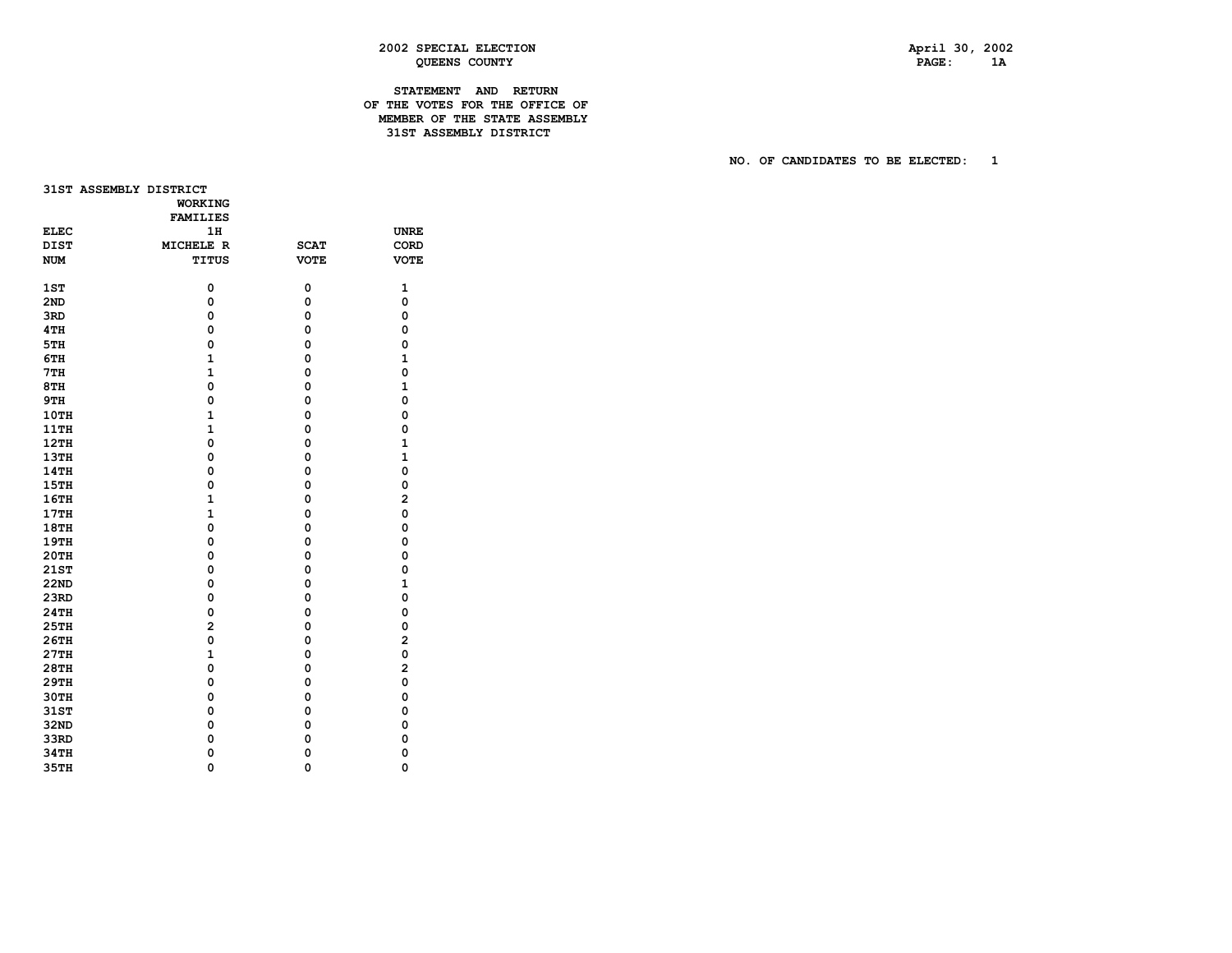## **2002 SPECIAL ELECTION April 30, 2002 QUEENS COUNTY**

## **STATEMENT AND RETURN OF THE VOTES FOR THE OFFICE OF MEMBER OF THE STATE ASSEMBLY 31STASSEMBLY DISTRICT**

#### 31ST ASSEMBLY DISTRICT

|  | STATEMENT AND |  | <b>RETURN</b>                  |  |
|--|---------------|--|--------------------------------|--|
|  |               |  | OF THE VOTES FOR THE OFFICE OF |  |
|  |               |  | MEMBER OF THE STATE ASSEMBLY   |  |

|             |                                     |                |          |              |              |               |            | REPUBLICAN    |             | DEMOCRATIC INDEPENDENCE CONSERVATIVE |                | LIBERAL      |
|-------------|-------------------------------------|----------------|----------|--------------|--------------|---------------|------------|---------------|-------------|--------------------------------------|----------------|--------------|
|             |                                     |                |          |              |              | <b>TOTAL</b>  |            |               |             |                                      |                |              |
| <b>ELEC</b> | <b>TOTAL</b>                        | ABS/           |          |              | VALID        | <b>VOTE</b>   |            | 1A            | 1B          | 1 <sup>c</sup>                       | 1D             | 1E           |
| <b>DIST</b> | <b>PUBLIC</b>                       | <b>MIL</b>     | FED      | <b>EMERG</b> | <b>AFFID</b> | THIS          |            | <b>MARINA</b> | MICHELE R   | MICHAEL                              | <b>MICHAEL</b> | MICHELE R    |
| <b>NUM</b>  | COUNTER BALLOT BALLOT BALLOT BALLOT |                |          |              |              | <b>OFFICE</b> |            | <b>REJAS</b>  | TITUS       | <b>DUVALLE</b>                       | <b>DUVALLE</b> | <b>TITUS</b> |
| 36TH        | 11                                  | $\mathbf{1}$   | 0        | 0            |              | $0 *$         | $12 *$     | 0             | 5           | 5                                    | 1              | 0            |
| 37TH        | 32                                  | $\mathbf{2}$   | $\Omega$ | 0            | $0 *$        |               | $34 *$     | 0             | 24          | 3                                    | 4              | 0            |
| <b>38TH</b> | 21                                  | 0              | 0        | 0            | $0 *$        |               | $21 *$     | 1             | 9           | 7                                    | 1              |              |
| 39TH        | $\mathbf 0$                         | 0              | $\Omega$ | $\Omega$     | 0            | $\star$       | $0 *$      | 0             | 0           | 0                                    | 0              | ŋ            |
| 40TH        | 0                                   | 0              | 0        | 0            | 0            | $\star$       | $0$ $*$    | 0             | 0           | 0                                    | 0              | n            |
| <b>41ST</b> | $\mathbf 0$                         | 0              | $\Omega$ | 0            | 0            | $\star$       | $0 *$      | 0             | $\mathbf 0$ | 0                                    | 0              | ი            |
| <b>42ND</b> | 28                                  | 0              | 0        | $\Omega$     | 0            | $\star$       | $28 *$     | 0             | 19          | 5                                    | 3              |              |
| 43RD        | 95                                  | 0              | $\Omega$ | $\Omega$     | $0 *$        |               | $95 *$     | 4             | 63          | 13                                   | 2              |              |
| <b>44TH</b> | 0                                   | 0              | 0        | $\Omega$     | $0 *$        |               | $0 *$      | 0             | 0           | 0                                    | 0              |              |
| <b>45TH</b> | 0                                   | $\Omega$       | 0        | 0            | 0            | $\star$       | $0 *$      | 0             | 0           | 0                                    | 0              |              |
| <b>46TH</b> | 9                                   | 16             | 0        | 0            | 0            | $\star$       | $25 *$     | 4             | 12          | 2                                    | $\overline{2}$ |              |
| <b>47TH</b> | 27                                  | 33             | $\Omega$ | $\mathbf 0$  |              | 0 *           | $60 *$     | $\mathbf{2}$  | 41          | 9                                    | 3              |              |
| <b>48TH</b> | 20                                  | 25             | 0        | $\Omega$     |              | 0 *           | $45 *$     | 6             | 24          | 4                                    | 5              | з            |
| <b>49TH</b> | 17                                  | 102            | 0        | 0            | $0 *$        |               | $119 *$    | 18            | 81          | 12                                   | 3              | 3            |
| <b>50TH</b> | 20                                  | 0              | 0        | $\Omega$     | $0 *$        |               | $20 *$     | 1             | 15          | 3                                    | 1              | n            |
| 51ST        | 34                                  | $\overline{2}$ | 0        | $\Omega$     | 0            | $\star$       | $36 *$     | 1             | 18          | 7                                    | 5              |              |
| 52ND        | $\mathbf 0$                         | $\Omega$       | $\Omega$ | $\Omega$     | 0            | $\star$       | $0 *$      | 0             | 0           | 0                                    | 0              | n            |
| 53RD        | 37                                  | 4              | $\Omega$ | $\Omega$     |              | 0 *           | $41 *$     | 0             | 23          | 11                                   | 4              | ი            |
| <b>54TH</b> | 17                                  | 8              | 0        | $\Omega$     | 0            | $\star$       | $25 *$     | 0             | 14          | 10                                   | 1              |              |
| 55TH        | 69                                  | $\mathbf{1}$   | 0        | 0            | $3 *$        |               | $73 *$     | 5             | 41          | 13                                   | 5              |              |
| 56TH        | 0                                   | 0              | 0        | 0            | $0 *$        |               | $0 *$      | 0             | 0           | 0                                    | 0              | O            |
| 57TH        | 34                                  | 0              | 0        | $\Omega$     | 0            | $\star$       | $34 *$     | 0             | 20          | 7                                    | 0              |              |
| <b>58TH</b> | 24                                  | $\overline{2}$ | 0        | $\Omega$     | $0 *$        |               | $26 *$     | 1             | 17          | 3                                    | 3              | 1            |
| <b>59TH</b> | 0                                   | $\Omega$       | 0        | $\Omega$     |              | 0 *           | $0 *$      | 0             | 0           | 0                                    | 0              | 0            |
| <b>60TH</b> | $\mathbf 0$                         | 0              | 0        | $\Omega$     | 0            | $\star$       | $0 *$      | 0             | 0           | 0                                    | O              | O            |
| <b>61ST</b> | 82                                  | $\overline{2}$ | 0        | 0            | $0 *$        |               | $84 *$     | 3             | 59          | 9                                    |                | 1            |
| 62ND        | 73                                  | $\mathbf{1}$   | 0        | 0            | $1 *$        |               | $75 *$     | 1             | 61          | 2                                    | 0              | 2            |
| 63RD        | $\mathbf 0$                         | 0              | $\Omega$ | $\Omega$     | 0            | $\star$       | $0 *$      | 0             | 0           | 0                                    | 0              | 0            |
| 64TH        | 45                                  | $\mathbf 0$    | 0        | 0            | 0            | $\star$       | $45 *$     | $\mathbf{1}$  | 40          | 0                                    | 0              | 1            |
| <b>65TH</b> | 65                                  | 28             | 0        | 0            |              | 0 *           | $93 *$     | 9             | 51          | 16                                   | 7              |              |
| <b>66TH</b> | 31                                  | 0              | 0        | 0            |              | 0 *           | $31 \star$ | 0             | 18          | 6                                    |                |              |
| <b>67TH</b> | 0                                   | 0              | 0        | 0            | $0 *$        |               | $0 *$      | 0             | 0           | 0                                    | 0              |              |
| <b>68TH</b> | 0                                   | 0              | 0        | $\Omega$     | 0            | $\star$       | $0 *$      | $\Omega$      | 0           | n                                    | O              |              |
| 69TH        | 0                                   | 0              | 0        | $\Omega$     | 0            | $\star$       | $0 *$      | o             | 0           | n                                    | ŋ              |              |
| <b>70TH</b> | $\Omega$                            | $\Omega$       | $\Omega$ | $\Omega$     | $0 *$        |               | $0 *$      | $\Omega$      | $\Omega$    | 0                                    | $\Omega$       | O            |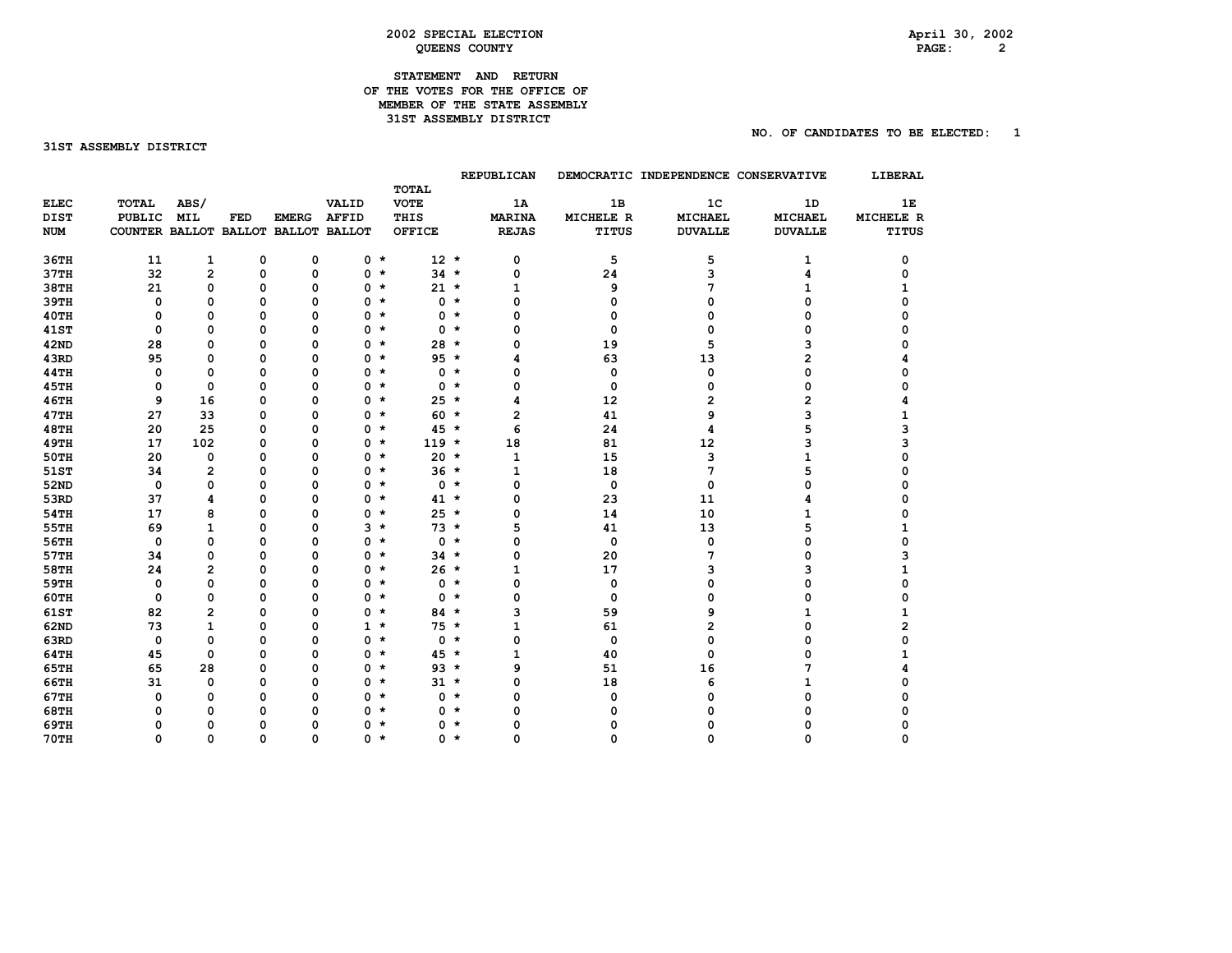## **2002 SPECIAL ELECTION April 30, 2002 QUEENS COUNTY PAGE: 2A**

## **STATEMENT AND RETURN OF THE VOTES FOR THE OFFICE OF MEMBER OF THE STATE ASSEMBLY 31ST ASSEMBLY DISTRICT**

|             | 31ST ASSEMBLY DISTRICT | <b>WORKING</b><br><b>FAMILIES</b> |              |                         |
|-------------|------------------------|-----------------------------------|--------------|-------------------------|
| <b>ELEC</b> |                        | 1H                                |              | <b>UNRE</b>             |
| <b>DIST</b> |                        | MICHELE R                         | <b>SCAT</b>  | CORD                    |
| <b>NUM</b>  |                        | TITUS                             | <b>VOTE</b>  | <b>VOTE</b>             |
|             |                        |                                   |              |                         |
| 36TH        |                        | 1                                 | 0            | 0                       |
| 37TH        |                        | $\overline{a}$                    | 0            | 1                       |
| 38TH        |                        | $\mathbf{1}$                      | $\mathbf{1}$ | 0                       |
| 39TH        |                        | 0                                 | 0            | 0                       |
| 40TH        |                        | $\mathbf 0$                       | 0            | 0                       |
| <b>41ST</b> |                        | $\mathbf 0$                       | 0            | 0                       |
| 42ND        |                        | $\mathbf{1}$                      | 0            | 0                       |
| 43RD        |                        | 7                                 | 0            | $\overline{2}$          |
| <b>44TH</b> |                        | $\mathbf 0$                       | 0            | $\mathbf 0$             |
| 45TH        |                        | $\mathbf 0$                       | 0            | 0                       |
| 46TH        |                        | $\mathbf{1}$                      | 0            | 0                       |
| 47TH        |                        | $\mathbf{1}$                      | 0            | 3                       |
| 48TH        |                        | $\mathbf{1}$                      | 0            | $\overline{\mathbf{c}}$ |
| <b>49TH</b> |                        | $\mathbf 0$                       | 0            | $\overline{a}$          |
| 50TH        |                        | 0                                 | 0            | 0                       |
| 51ST        |                        | $\mathbf{1}$                      | 0            | 4                       |
| 52ND        |                        | 0                                 | 0            | 0                       |
| 53RD        |                        | $\overline{a}$                    | 0            | $\mathbf{1}$            |
| <b>54TH</b> |                        | $\mathbf 0$                       | 0            | $\mathbf 0$             |
| 55TH        |                        | 6                                 | 0            | $\overline{a}$          |
| 56TH        |                        | 0                                 | 0            | 0                       |
| 57TH        |                        | 3                                 | 0            | $\mathbf{1}$            |
| 58TH        |                        | $\mathbf 0$                       | 0            | $\mathbf{1}$            |
| 59TH        |                        | $\mathbf 0$                       | 0            | 0                       |
| <b>60TH</b> |                        | 0                                 | 0            | 0                       |
| 61ST        |                        | 9                                 | 0            | $\overline{2}$          |
| 62ND        |                        | 7                                 | 0            | $\overline{a}$          |
| 63RD        |                        | $\mathbf 0$                       | 0            | $\mathbf 0$             |
| 64TH        |                        | $\overline{a}$                    | 0            | $\mathbf{1}$            |
| 65TH        |                        | 3                                 | 0            | 3                       |
| 66TH        |                        | 6                                 | 0            | 0                       |
| 67TH        |                        | 0                                 | 0            | 0                       |
| 68TH        |                        | 0                                 | 0            | 0                       |
| 69TH        |                        | 0                                 | 0            | 0                       |
| <b>70TH</b> |                        | 0                                 | 0            | $\Omega$                |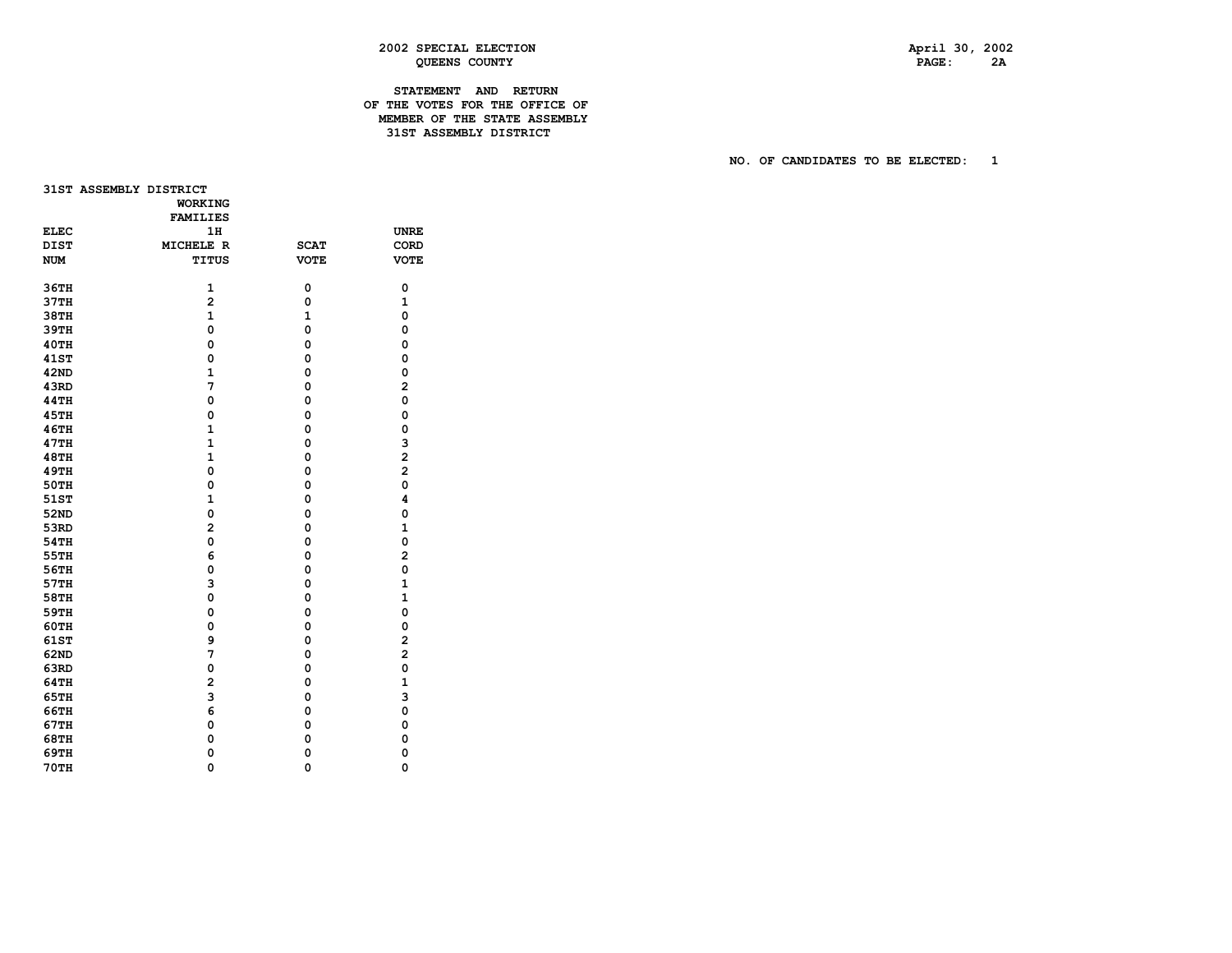## **2002 SPECIAL ELECTION April 30, 2002 QUEENS COUNTY PAGE: 3**

## **STATEMENT AND RETURN OF THE VOTES FOR THE OFFICE OF MEMBER OF THE STATE ASSEMBLY 31ST ASSEMBLY DISTRICT**

## **NO. OF CANDIDATES TO BE ELECTED: 1**

31ST ASSEMBLY DISTRICT

|              |                |            |               |              |                      |             |               |         | <b>REPUBLICAN</b> | <b>DEMOCRATIC</b> | INDEPENDENCE   | <b>CONSERVATIVE</b> | LIBERAL      |
|--------------|----------------|------------|---------------|--------------|----------------------|-------------|---------------|---------|-------------------|-------------------|----------------|---------------------|--------------|
|              |                |            |               |              |                      |             | TOTAL         |         |                   |                   |                |                     |              |
| <b>ELEC</b>  | TOTAL          | ABS/       |               |              | VALID                |             | <b>VOTE</b>   |         | 1A                | 1B                | 1 <sup>C</sup> | 1D                  | 1Е           |
| DIST         | <b>PUBLIC</b>  | <b>MIL</b> | FED           | <b>EMERG</b> | <b>AFFID</b>         |             | THIS          |         | <b>MARINA</b>     | MICHELE R         | <b>MICHAEL</b> | <b>MICHAEL</b>      | MICHELE R    |
| <b>NUM</b>   | COUNTER BALLOT |            | <b>BALLOT</b> |              | <b>BALLOT BALLOT</b> |             | <b>OFFICE</b> |         | <b>REJAS</b>      | <b>TITUS</b>      | <b>DUVALLE</b> | <b>DUVALLE</b>      | <b>TITUS</b> |
| <b>71ST</b>  | 0              | 0          | 0             | 0            |                      | $0 *$       |               | $0 *$   | 0                 | 0                 | n              |                     |              |
| <b>72ND</b>  | 20             | 0          |               | 0            |                      | $0$ $\star$ | $20 *$        |         |                   | 12                |                |                     |              |
| 73RD         | O              | 0          |               |              |                      | $0 *$       | $\mathbf 0$   | $\star$ |                   | O                 |                |                     |              |
| <b>74TH</b>  |                | 0          |               |              |                      | $0 *$       |               | $0 *$   |                   |                   |                |                     |              |
| <b>75TH</b>  | 0              | 0          | O             | 0            |                      | 0 *         |               | $0 *$   |                   |                   | n              |                     |              |
| 76TH         | <b>NOT</b>     | USED       |               |              |                      | $\star$     |               | 大       |                   |                   |                |                     |              |
| 77TH         | O              | 0          | o             | 0            |                      | 0 *         |               | $0 *$   |                   |                   | n              |                     |              |
| <b>78TH</b>  |                | 0          |               | 0            |                      | 0 *         |               | $0 *$   |                   |                   |                |                     |              |
| 79TH         | 0              | 0          |               | 0            |                      | 0 *         |               | $0 *$   |                   |                   |                |                     |              |
| 80TH         | 0              | 0          |               | 0            |                      | 0 *         |               | $0 *$   |                   |                   |                |                     |              |
| 81ST         | 0              | 0          |               | 0            |                      | 0 *         |               | $0 *$   |                   |                   |                |                     |              |
| 82ND         | 0              | 0          | $\Omega$      | 0            |                      | 0 *         |               | $0 *$   |                   | 0                 | o              | O                   |              |
|              |                |            |               |              |                      |             |               |         |                   |                   |                |                     |              |
| <b>TOTAL</b> | 1365           | 250        | 0             | 0            | 13                   | $\star$     | $1628 *$      |         | 115               | 994               | 276            | 103                 | 37           |